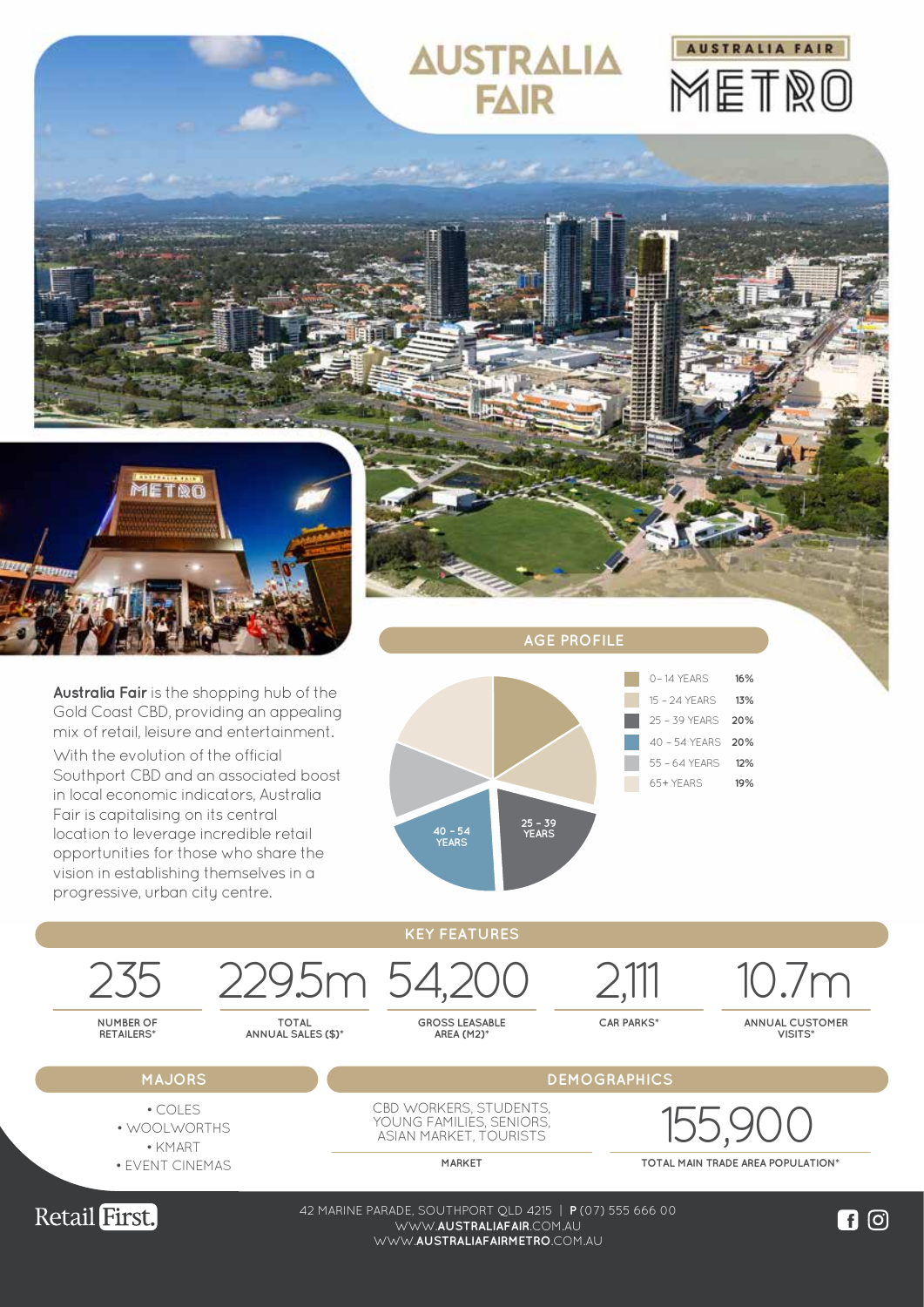42 MARINE PARADE, SOUTHPORT QLD 4215 | P (07) 555 666 00 42 MARINE PARADE, SOUTHPORT QLD 4215 | **P** (07) 555 666 00 WWW.**AUSTRALIAFAIR.**COM,AU<br>WWW**.AUSTRALIAFAIRMETRO.**COM,AU WWW.**AUSTRALIAFAIRMETRO**.COM.AU WWW.**AUSTRALIAFAIR**.COM.AU



Retail First.

 $\odot$